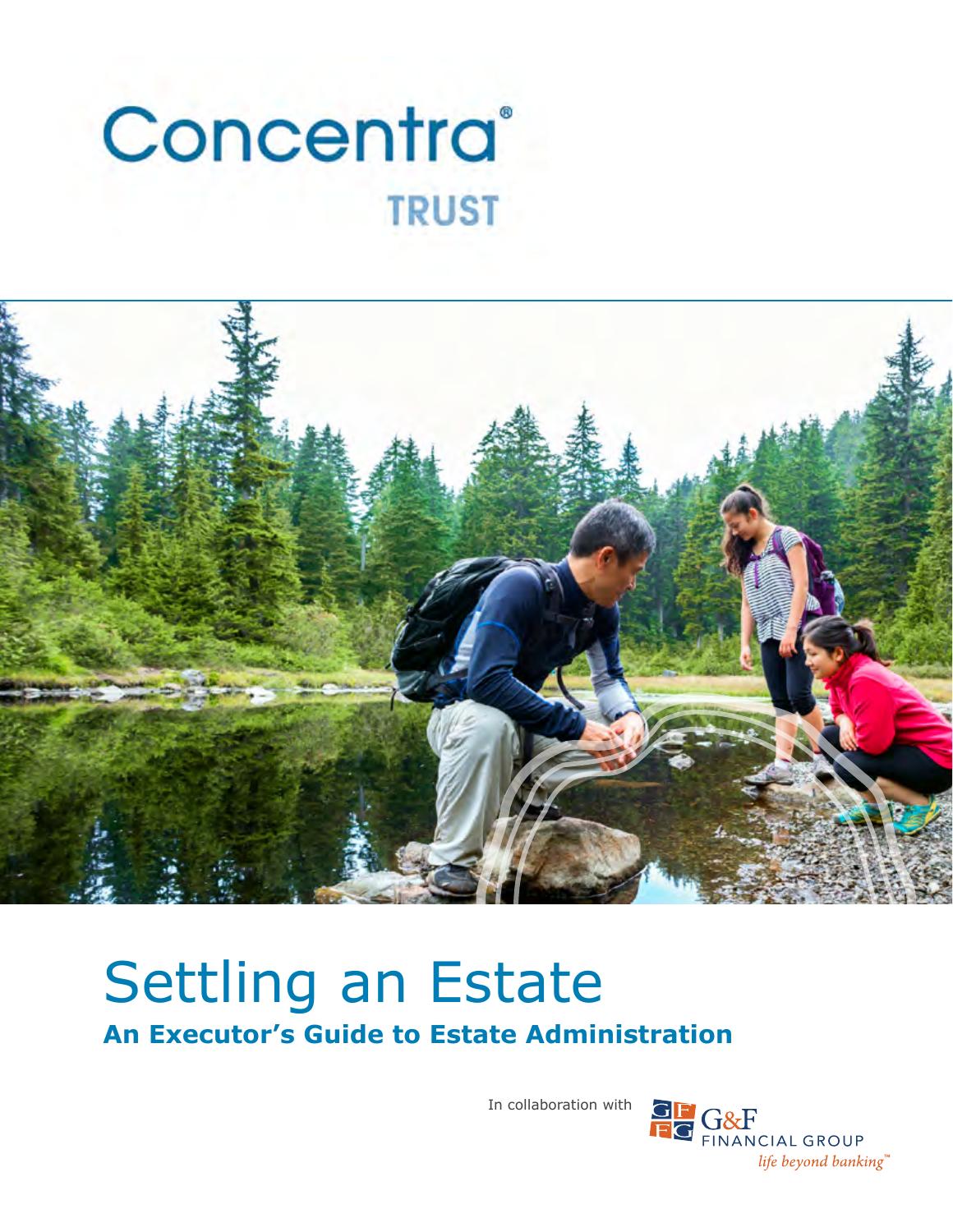**After your complimentary consultation, you can select the services you require. The estate pays for those services, and nothing more.**

**Contact us at 1.800.788.6311 # 1888 or executorease@concentra.ca.**

Being named an executor is a serious commitment, and many executors find themselves unprepared for the responsibility. It can be a new and challenging experience, often charged with emotion and complicated by your own sense of grieving.

Designed for executors and administrators of a Will or intestacy (no Will), this guide is intended to help you gain a deeper understanding of the complexities of estate administration so you can be better prepared as you work through the estate administration process.

#### **Would you like help?**

Concentra Trust offers executors a little or a lot of help – whatever you need, whenever you need it.

Our expert team is professional, compassionate and understanding, and we've done this for over 60 years. We're experienced in administering estates and trusts of all sizes or complexity, and we specialize in personalized service, impartial guidance, and giving executors sound peace of mind.

Concentra's team is here to help you navigate the intricacies of estate administration. Together, we'll focus on the things that matter most.







### Being named an executor is a serious commitment



Concentra Trust is a national trust company specializing in estate and trust solutions for over 60 years. Concentra's strength comes from deep roots in the co-operative system, built on shared values to grow and serve communities across Canada.

Concentra<sup>®</sup> **TRUST** 

Concentra Trust is a wholly-owned subsidiary of Concentra Bank.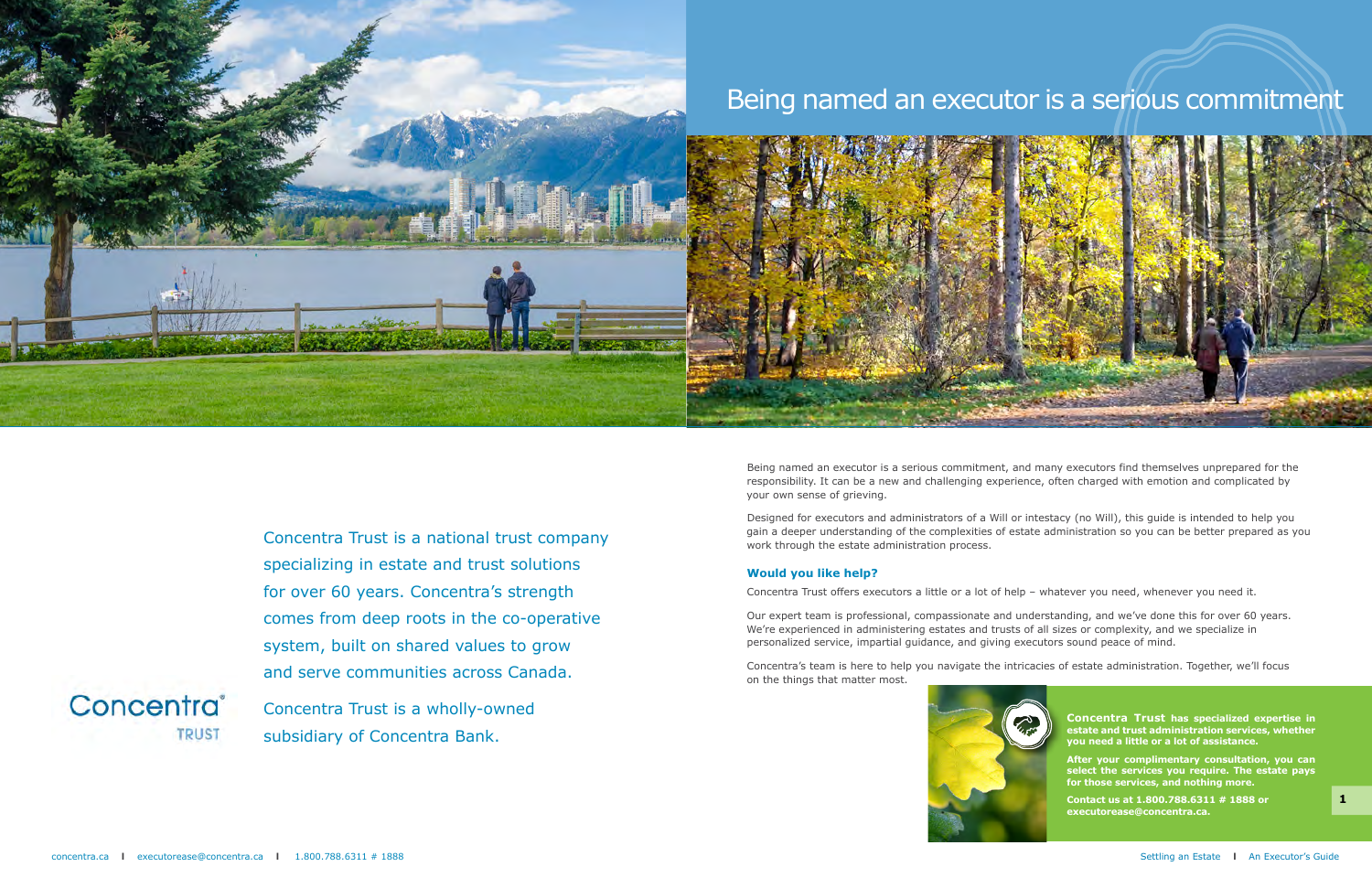**After your complimentary consultation, you can select the services you require. The estate pays for those services, and nothing more.**

**Contact us at 1.800.788.6311 # 1888 or executorease@concentra.ca.**

#### **Locating the Will**

In a perfect world, you'll know in advance where to find the Will. Life isn't always perfect though, and your first step will be to locate it. Common places to look for a Will include safety deposit boxes, personal files, or a home safe. It could also be on file with a professional advisor such as Concentra Trust, a financial advisor, an accountant or lawyer.

### **In the absence of a Will, the situation becomes much more complex, and an administrator must be appointed. Concentra Trust can help you access professional advice to ensure you**

**understand the issues and feel comfortable making informed decisions.**

#### **Validating the Will**

A valid Will defines who will take control of the estate assets and make decisions on behalf of the estate.

Only a court can authenticate a Will as being valid, and this happens through the probate process. Someone must also review the document believed to be the Will, looking to identify any obvious issues or challenges. In some provinces, marriage or a common-law partnership can revoke a Will.

#### **If there are concerns about the validity of the Will, or if there is a possibility a newer Will exists, it is important to seek legal advice before taking any further steps to administer**

**the estate.**

#### **The executor**

Once the Will is located and you've been notified of your role as the executor, you have the choice to decline the appointment - as long as you haven't started to administer the estate.

### **When a Will appoints more than one person to act as executor, unless the Will states otherwise, all executors must agree to every action being taken. The executors are jointly**



**liable for the actions and decisions of the other executors.**

As executor, you will take possession of identification cards, including driver's license, provincial health card, Passport, credit cards, etc. You will also need to obtain other personal documents, including prior years' tax returns.



Acting as the executor for an estate involves a significant personal commitment. It's common for a relatively simple estate to require 12 - 18 months of your time to complete. An executor acts as the personal representative for a deceased person (Estate Trustee in Ontario, Liquidator in Quebec), and is responsible for settling the estate – also referred to as estate administration.

Estate administration happens under the watch and direction of the executor, and brings to a close a person's personal and financial affairs. As the executor or personal representative named in the Will, you are responsible to manage the estate from start to finish, regardless of the length of time required.

We often hear from people who have accepted an executor appointment without fully appreciating the time involved or the duties and responsibilities, much less the corresponding personal liability inherent with such a role.

As an executor, you are required to correctly interpret and carry out the terms of the Will, ensuring:

- all beneficiaries are treated fairly and equitably, and receive proper information and reporting
- assets are identified, located and protected
- debts, liabilities and taxes are discovered, and paid
- investments, real estate holdings, creditors and business interests are properly managed, and overseen
- estate assets are distributed to the correct beneficiaries in accordance with the terms of the Will and any applicable legislation

**Executors are able to engage an agent, such as Concentra Trust (or an accountant or lawyer), to assist with estate administration. However, under the law, the executor personally retains full legal liability for the actions of their agents.**

Concentra Trust has a team of experienced professionals who can assist you in understanding your role as executor and the associated responsibilities. We're well-versed in the complexities of estate administration and we're here to help you through the entire process.



## Taking your first steps

### Understanding an executor's roles and responsibilities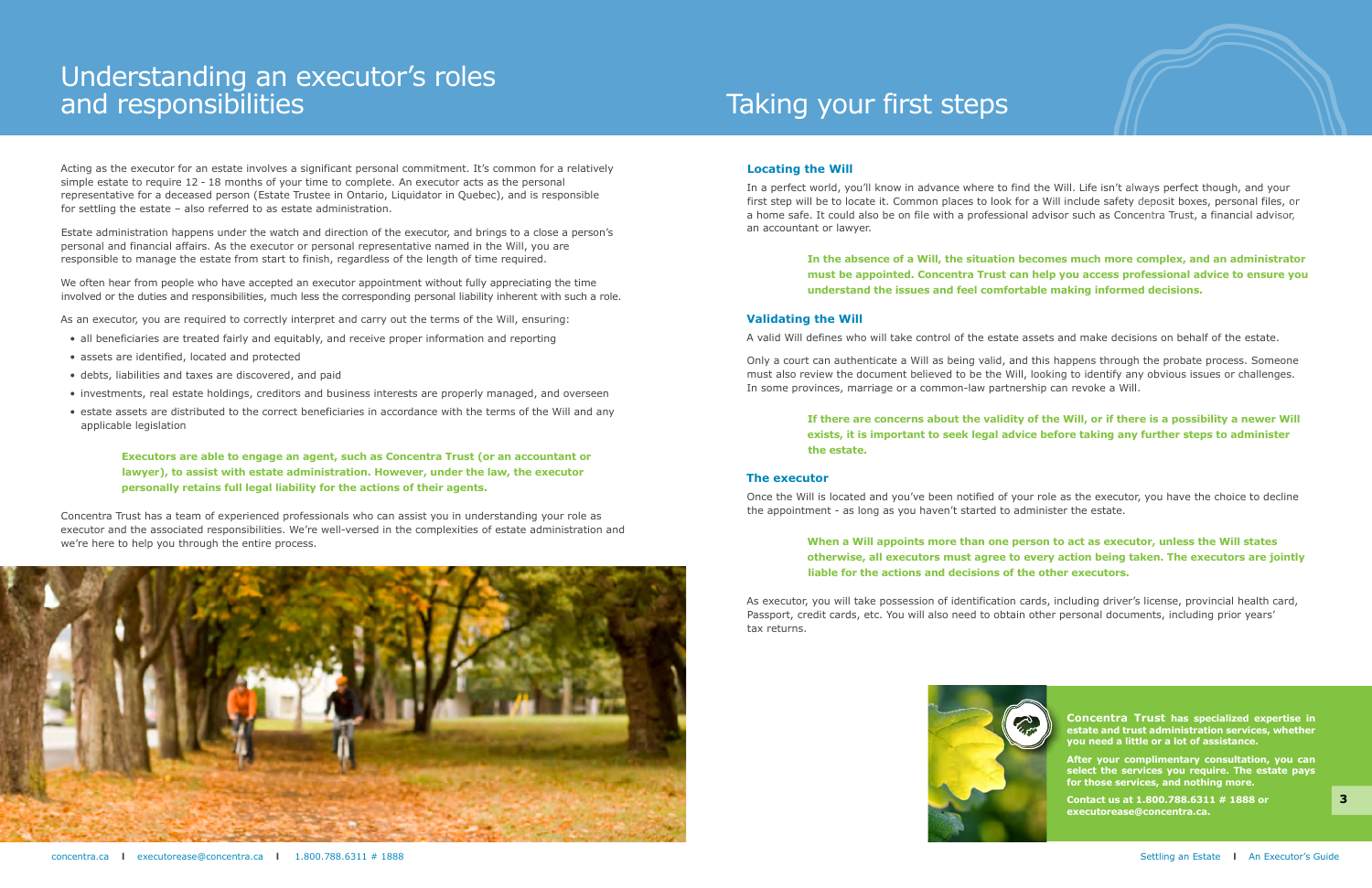**After your complimentary consultation, you can select the services you require. The estate pays for those services, and nothing more.**

**Contact us at 1.800.788.6311 # 1888 or executorease@concentra.ca.**

On average, the time needed for an executor to settle an estate is approximately 12 to 18 months. Highly complex, multi-jurisdictional estates or contested Wills may take years. Factors contributing to successful administration include the types of assets and liabilities in the estate, how well the Will was drafted, family dynamics, and the experience of the executor.

#### **Reviewing and interpreting the Will**

One of your key duties as executor is to ensure the estate is settled according to the terms of the Will, taking into consideration any legal requirements imposed on the estate and the executor.

### **When a Will is prepared without professional assistance, such as a holograph, Will kit or fill-in-the-blank Wills, there is a higher probability it may not have been properly executed,**

**or that it contains unclear, contradictory or unenforceable provisions.**

As executor, you must thoroughly review and interpret the Will. Even when the terms of the Will appear to be simple and clear, it's wise to get professional assistance before taking any action. Executors could expose themselves to unnecessary personal risk and liability or make inappropriate decisions, especially if they are influenced by pressure from family or beneficiaries.

#### **Communicating with beneficiaries**

As executor, once you understand the terms of the Will and have identified any potentially contentious issues, it is important for you to communicate with the beneficiaries:

• As soon as you're able, provide the residual beneficiaries with a listing of the assets and liabilities (as at

• Set expectations on reasonable timelines for completing the estate administration and distributing assets,

- Provide a copy of the Will to all residual beneficiaries.
- Explain the terms of the Will.
- the date of passing).
- keeping in mind you will likely need at least 12 to 18 months.
- full legal name, address and SIN, in order to complete the estate administration process.



• Request the necessary information you'll need from each beneficiary. At minimum, this will include their



#### **Funeral arrangements**

There are many decisions to make when arranging a funeral, usually in a short time period. First, you'll need to determine if any provisions are already in place, such as a preplanned or prepaid funeral. If so, you should contact the funeral provider, who will be able to advise your next steps.

If there are no prior arrangements, as executor, you will need to select and meet with a funeral director. The funeral director will help guide you through these decisions:

- Where and when will the funeral be?
- Will there be an obituary and funeral announcement published in the local newspaper?
- Will there be a burial or cremation, and where will they be laid to rest?
- What format will be used for the service?
- Who will deliver the eulogy?

Arrangements should be in accordance with the late person's wishes, whether those have been shared verbally, described in the Will, or in other documents. Regardless of instructions or wishes from either the deceased or their family members, as executor, you are ultimately responsible for funeral arrangements.

Consideration should be given to the associated expenses and the ability of the estate to pay. In most instances, the financial institution holding the deceased's account will allow funeral expenses to be paid from this account.

A Funeral Director's Statement of Death will be provided by the funeral home. As executor, you'll need this document during the administration of the estate.

**If there are insufficient funds in the deceased's account to cover funeral expenses, the executor (on behalf of the estate) assumes the responsibility for providing "funeral and testamentary expenses". You may be personally liable to cover these expenses, until assets in the estate can be liquidated to pay for the funeral.**



### Settling an estate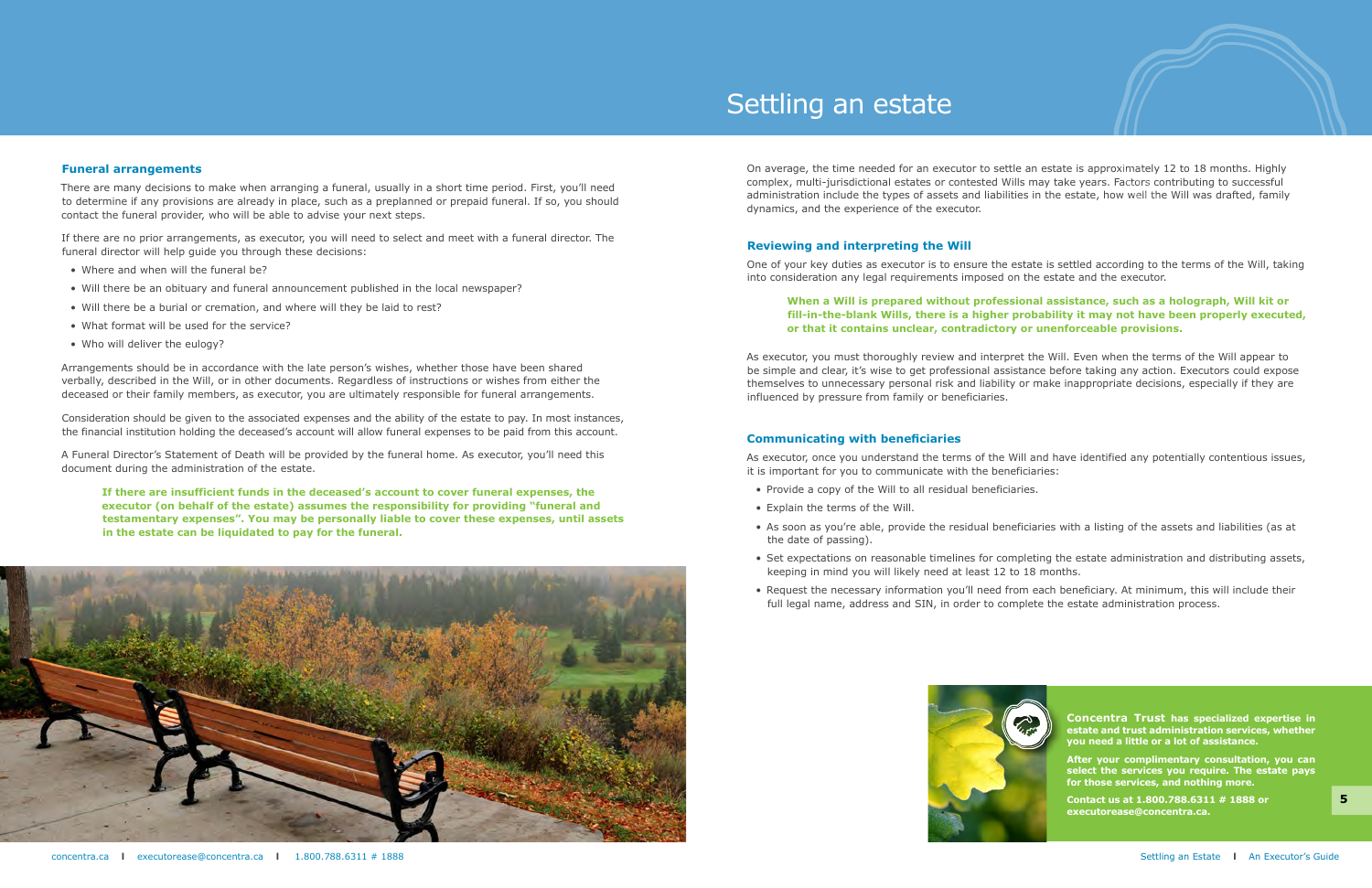In order to move forward with administering the estate, you will need to gather personal and financial information. In addition to the personal identification and credit cards you've already obtained, one of the best sources of personal and asset information is to review the deceased's tax return. A safety deposit box may also contain important information such as life insurance policies or stock certificates, or other assets such as coins or jewelry.

#### **Inventory and valuation of assets and liabilities**

As executor, you will need to create an inventory of all assets and liabilities belonging to deceased, valued as at the date of passing.

The letters you write to request this information will need to include proof of death, as well as a copy of the Will in order to demonstrate your authority as executor, to act on behalf of the estate. Most often, a Funeral Director's Statement of Death will suffice, however, there may be situations requiring submission of a death certificate, as issued by Vital Statistics.

You'll be required to contact:

• Financial institutions and investment advisors to obtain the principal value and accrued interest, to date



- of death, for each account. The financial institution will require the following:
	- Funeral Director's Certificate/Statement of Death
	- Original Will (the financial institution will take a photocopy)
	- Funeral invoice to be paid or funeral invoice receipt
	- Safety deposit box keys, if applicable
- Service Canada and other government departments to provide notification of death
- Canada Pension Plan to apply for the CPP death benefit, if applicable
- Canada Post to re-direct mail
- Life insurance companies regarding any insurance payments
- Pension plan administrators to determine if there is a death benefit
- Credit card companies or lenders to confirm balance owing and accrued interest to date of passing, and whether any liabilities were life insured.

#### **As executor, you will need to know how assets are registered**

**(solely, jointly with right of survivorship or tenants in common), and whether there is a "designated beneficiary" for assets such as registered plans, pensions or insurance. These determinations affect preparation of income tax returns and the distribution of assets.** 



### Gathering personal and financial information

As executor, you'll need to take the necessary steps to protect the estate against liability, handle all financial transactions, and protect the estate's assets against damage or loss.

The actions required will differ based on the types of assets in the estate you are responsible for administering.

**Immediate action is required if there is potential for a lawsuit by or against the estate, or if there are circumstances which could cause a significant drop in the value of the estate's real property, personal property or business interests.**

#### **Financial transactions**

- You'll need to contact each financial institution, requesting a 'deceased client' notice be placed on the account.
- You'll also need to open an estate account in order to receive cheques and cover expenses. Depending on the financial institutions involved, the Will may need to be probated through the court prior to opening an estate account.

#### **Real property**

- If the late person's home is now vacant, you will need to contact their insurance carrier, requesting a 'vacancy rider' be placed on the property. Be sure you to understand how often you'll need to check the house in order to ensure its safety and coverage for insurance purposes.
- You should also consider changing or re-keying the locks.
- You will also need to cancel or continue utility services, as appropriate.

**If you are planning to sell real estate held in the estate, remember that if owned soley, or as tenants-in-common, probate will be required to transfer the property. If listing the property before probate is granted, the realtors should be advised that offers to purchase are to be made 'subject to obtaining probate'.**

#### **Personal property**

- As executor, you will be responsible for taking possession of valuable items and/or placing them in safekeeping until they can be distributed to beneficiaries, sold, or otherwise managed.
- You'll need to ensure adequate insurance is in place, covering all valuables.
- If there are pets, you'll need to determine if there are instructions for who should care for them. In the absence of any direction, you'll need to ensure they are cared for.
- Digital assets will also require your attention. Whether it's Facebook, LinkedIn, Twitter, iTunes or another digital platform, each has its own policy (or should have). It's easy to underestimate the monetary value of some of these digital assets.

#### **Advertising for creditors**

- Advertising for creditors and claimants in the local newspaper or Gazette (check the rules for the province where the deceased resided) helps to ensure all debts and obligations are identified.
- In the event this step is not taken, as executor, you may be personally liable for any valid claim on the estate, even after the assets have been distributed - unless the beneficiaries are willing and able to cover those claims from their inheritance.

### Protecting the estate

**Concentra Trust has specialized expertise in estate and trust administration services, whether you need a little or a lot of assistance.** 

**After your complimentary consultation, you can select the services you require. The estate pays for those services, and nothing more.**

**Contact us at 1.800.788.6311 # 1888 or executorease@concentra.ca.**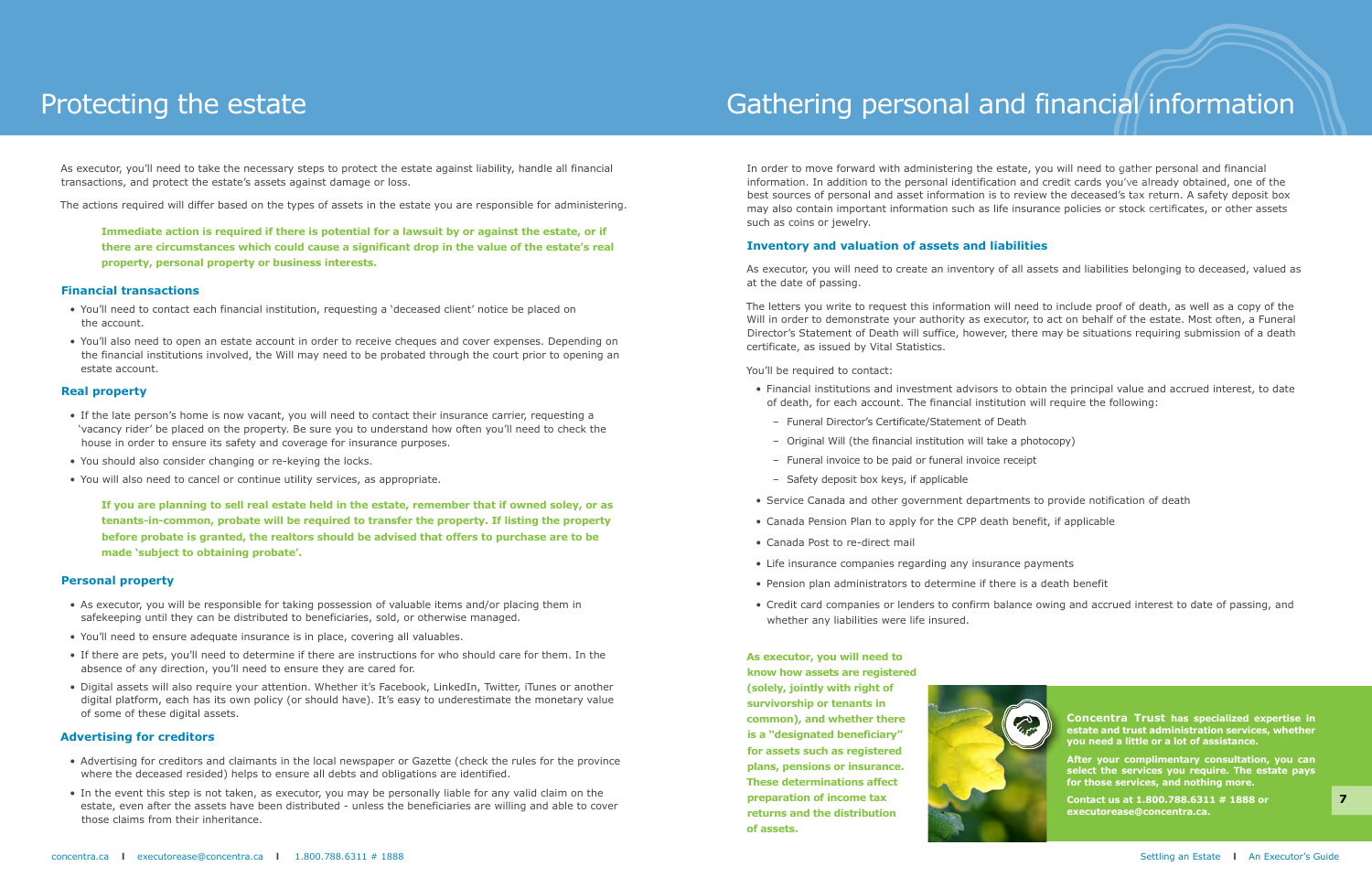**After your complimentary consultation, you can select the services you require. The estate pays for those services, and nothing more.**

**Contact us at 1.800.788.6311 # 1888 or executorease@concentra.ca.**

As executor, you're responsible for ensuring all necessary income tax returns are filed. Depending on the nature of the estate's assets and when during the year the individual passed away, it may be necessary to complete and file multiple tax returns. In addition, as executor, you'll be required to make any income tax elections on behalf of the deceased and their estate.

In all cases, you will need to file a Terminal or Final T1 return, reporting income from January 1 of the year of death to the date of passing. You'll need to include a copy of the death certificate and a copy of the grant of probate with the T1 return.

- in common by the late person.
- Real property is solely owned or as tenants A testamentary trust is established under the Will.
- A transfer agent requires probate to deal with There are beneficiaries under the age of majority. shares held in a publicly traded company.
	-
- to release funds held on deposit. The no alternate executor is named.
- A financial institution requests probate in order The executor has pre-deceased or renounces, and

Additionally, you must also report any income received from the date of death until the date the estate's assets are distributed. This income is reported on a tax return, known as a T3 Trust return.

Once all tax returns, including the T3 Trust return, have been assessed and balances paid, you will be in a position to apply for a Canada Revenue Agency Clearance Certificate for Distribution Purposes. The Clearance Certificate enables you to distribute remaining assets from the estate (the residue), without incurring personal tax liability.







Probate is the legal process to validate a will and formally confirm the appointment of the executor. A grant of probate (Certificate of Appointment of Estate Trustee in Ontario) is a document sealed by the court which legally authorizes the executor named in the Will to proceed with administration of the estate. As executor, you should always keep the original grant of probate, sharing a notarized copy of the document with anyone who requests.

- 
- 
- the deceased person's full name or aliases, • information about the beneficiaries, such as full address, date of birth, place of death, etc. legal name, address, age, share of the estate
- the original Will, with affidavits from an inventory of the deceased person's assets and the witnesses liabilities, establishing the value of the estate
- a sworn affidavit from the executor(s) a cheque, paid by the estate, to cover the probate fees/estate administration tax

These are a few instances when probate could be required:

**Executor EASE** is our innovative service, designed to help executors successfully fulfill their obligations and responsibilities in a thoughtful, caring and timely manner. Executor EASE is a flexible, affordable solution allowing you to choose as much assistance as you need.

Certain assets and some estate issues can only be dealt with after probate is obtained. Even when an estate is probated, there may still be assets, such as insurance policies with a named beneficiary, that are exempt from probate and the terms of the Will.

In addition, provincial legislation requires provisions for a spouse or child. If these are not in place, there will be a prescribed waiting period before assets can be distributed. As the executor, you could be personally liable for any losses if you do not comply with this legislation.

#### **It's wise to consult an estate professional on the benefits and costs associated with obtaining probate, before making the final decision.**

Each province and territory requires completion of different forms in the probate application, but basic information includes:

The forms must be completed correctly, or the application will be returned to the executor.

The time required for the court to process an application can vary from a couple of weeks to several months. A lengthy delay could result in a number of unwanted situations, including falling real estate values, unhappy creditors, or angry beneficiaries.

**Concentra Trust offers professional assistance in preparing and submitting the application for probate, and can provide support to help you navigate the entire process.**



## Probating the Will

This service begins with a no-cost, no-obligation consultation with one of Concentra's trust specialists. Our professionals work with you to understand the complexities and needs of the estate, and are then able to offer appropriate solutions, tailored to your specific needs. You select only those services you require, and nothing more. We can help prepare the probate application, or assist with all of your executor duties.

### **Taxes**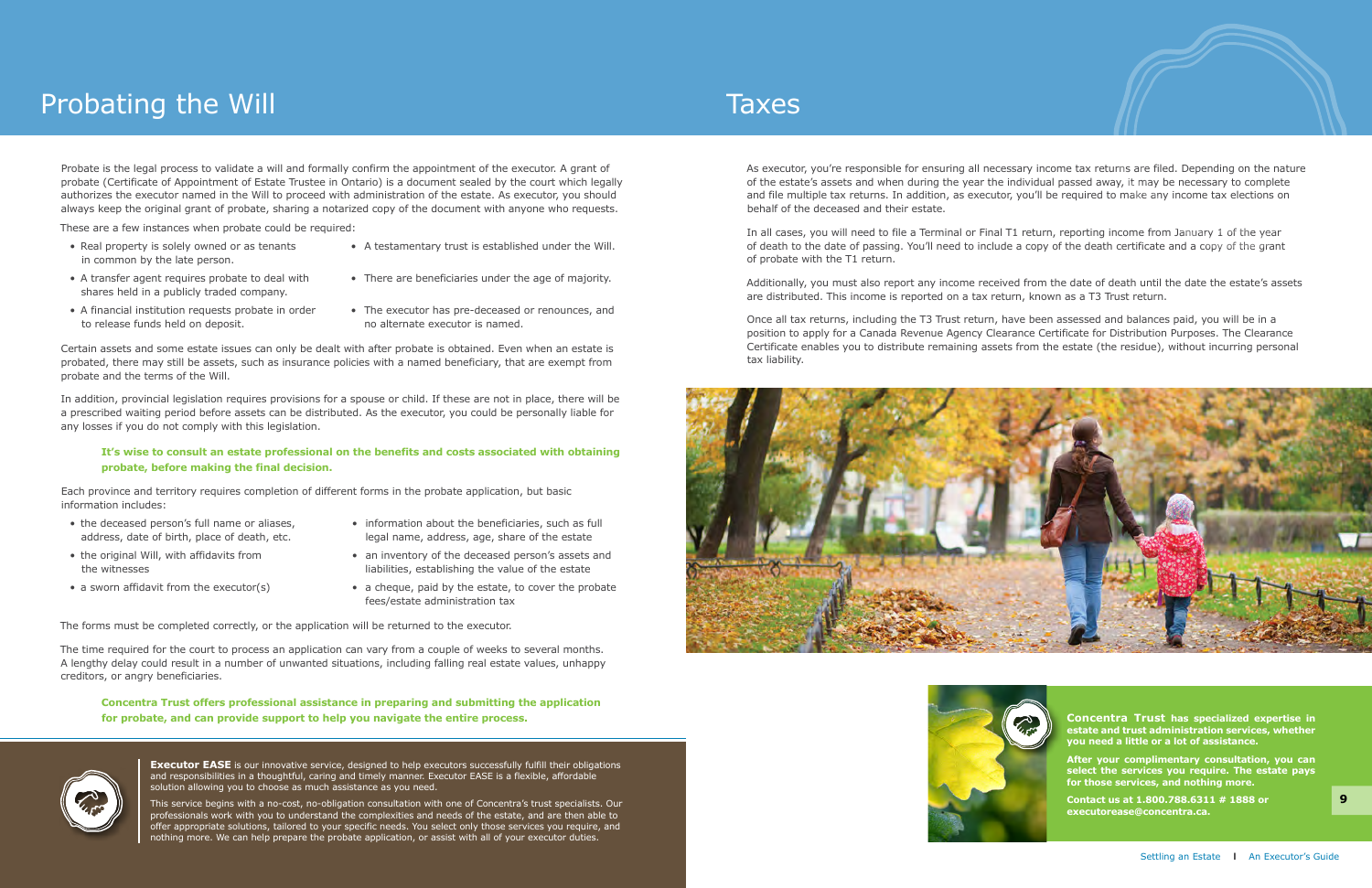**After your complimentary consultation, you can select the services you require. The estate pays for those services, and nothing more.**

**Contact us at 1.800.788.6311 # 1888 or executorease@concentra.ca.**

Reporting to beneficiaries is an ongoing process. As executor, you'll need to provide regular reporting to beneficiaries, ensuring they are aware of and understand the actions you are taking to administer the estate. One of the most common complaints we hear from beneficiaries is when an executor isn't communicating regularly.

Although continuous communication is important (see page 5), there are certain milestones in the estate administration process where communication is critical:

• After debts, bequests and legacies are satisfied, the executor is required to provide an accounting of the estate administration to beneficiaries. This accounting is a chronological account, a detailed history of the estate's assets and liabilities, and any transactions resulting since the date of passing. If you're planning to make an interim distribution after receiving the T3 Final Notice of Assessment, you must include with the accounting a schedule of distribution, setting out the manner and amount of assets to be distributed from the estate. Additionally, you'll need to obtain a release from the beneficiaries prior to issuing an

• Once the Canada Revenue Agency Clearance Certificate is received and you are ready to do a final distribution, a final accounting must be provided to beneficiaries before the estate is closed. You will



- interim distribution of assets to residual beneficiaries.
- request approval for both the distribution and compensation, if you intend to charge a fee.

If any beneficiaries refuse to approve the executor's compensation, you would be required go through mediation, or obtain a court ruling to approve the compensation.





### Regular reporting to beneficiaries

Before you're able to proceed in fully distributing assets to beneficiaries, you must ensure all debts, testamentary expenses and taxes have been paid, and that all claims against the estate have been satisfied. If claims arise after the assets are released, you would be personally liable to cover these costs if you're not able to recover the necessary funds from the beneficiaries.

**It is best practice to ask beneficiaries to sign and return a release form approving the executor's accounts and compensation, prior to making any interim distribution of assets. This approval and release will help to indemnify you, as the executor, against future claims from beneficiaries.**

After debts and expenses have been satisfied, and provided there are sufficient residual assets to cover all taxes, the executor may then distribute the specific bequests. These may be gifts of money or specific items, as well as personal or real property. The estate is required to pay any costs necessary to carry out distributing these gifts, unless the Will directs otherwise.

A chronological accounting of transactions undertaken in the estate's administration to date must be provided to beneficiaries at this point in time.

The residue is the remaining assets left to be distributed, either directly to the residual beneficiaries, or to a trustee to be held in a trust created under the Will (referred to as a testamentary trust).

In the event of a testamentary trust, you will need to provide a copy of the probated will and establish an account to receive and invest the funds. As long as the funds are held in the testamentary trust, the executor is required to file annual tax returns and statements of account for this trust, unless another trustee was named in the Will to administer the trust.

**Concentra Trust offers long-term, professional assistance to ensure a trustee's obligations are fulfilled and decisions are made prudently. The complexity and duration of testamentary trusts makes our guidance and support particularly helpful for these scenarios.**

### Distributing assets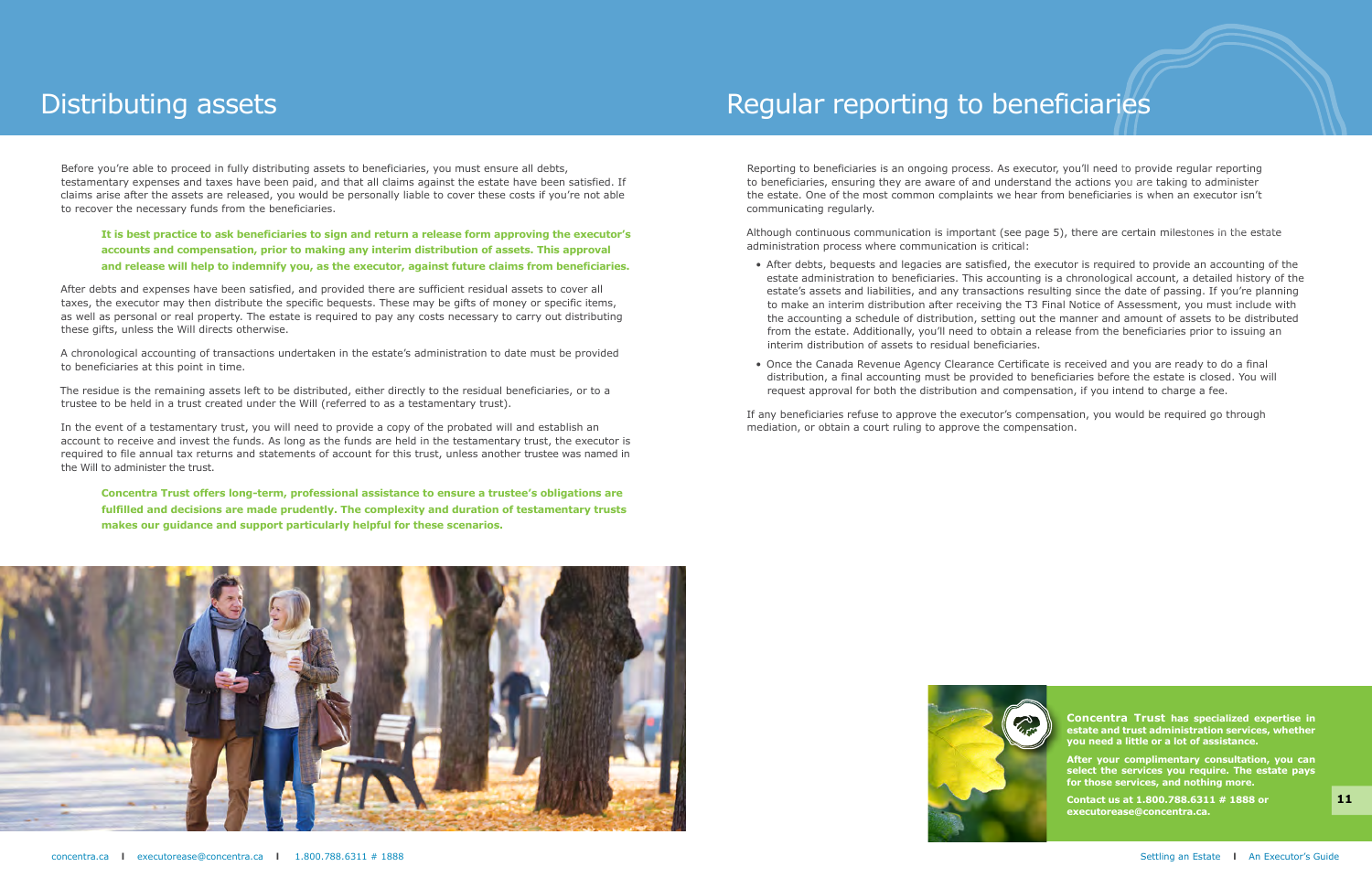### Wrapping up administration

| Once you, as executor, are content all debts have been paid, all obligations have been satisfied, and all<br>releases have been returned, you can make a final distribution from the estate, provide a final accounting to<br>the beneficiaries, and close the estate account.                                                                                                                                                                                                                                                                                                                                                                                                                                                                                                                                                                                                                                                                                                                                                                                                                                                                               | administrator         | The person appointed by the court to manage and tal<br>of someone who died without a Will, with a Will or no<br>has died, has renounced or has been removed.                                                                     |
|--------------------------------------------------------------------------------------------------------------------------------------------------------------------------------------------------------------------------------------------------------------------------------------------------------------------------------------------------------------------------------------------------------------------------------------------------------------------------------------------------------------------------------------------------------------------------------------------------------------------------------------------------------------------------------------------------------------------------------------------------------------------------------------------------------------------------------------------------------------------------------------------------------------------------------------------------------------------------------------------------------------------------------------------------------------------------------------------------------------------------------------------------------------|-----------------------|----------------------------------------------------------------------------------------------------------------------------------------------------------------------------------------------------------------------------------|
| How do I know if I need help?                                                                                                                                                                                                                                                                                                                                                                                                                                                                                                                                                                                                                                                                                                                                                                                                                                                                                                                                                                                                                                                                                                                                | beneficiary           | A person or entity named in a Will or financial or insu<br>property owner dies. A beneficiary can be a spouse, o<br>owner would like to leave his or her possessions and<br>than a qualified beneficiary has been named on regis |
| Acting as executor and administering an estate can be time-consuming, complicated, and potentially<br>accompanied by unexpected personal liability. Combined with your own personal grieving process, these<br>obligations and responsibilities can seem overwhelming.                                                                                                                                                                                                                                                                                                                                                                                                                                                                                                                                                                                                                                                                                                                                                                                                                                                                                       |                       |                                                                                                                                                                                                                                  |
|                                                                                                                                                                                                                                                                                                                                                                                                                                                                                                                                                                                                                                                                                                                                                                                                                                                                                                                                                                                                                                                                                                                                                              | bequest               | The act of giving or leaving personal property by a W                                                                                                                                                                            |
| Concentra Trust can help ease the burden, diminish conflict, reduce expenses to the estate, and increase<br>security of assets, especially in circumstances when the:                                                                                                                                                                                                                                                                                                                                                                                                                                                                                                                                                                                                                                                                                                                                                                                                                                                                                                                                                                                        | estate                | The net worth of a person at any point in time. It is tl<br>entitlements to property of any kind - less liabilities a<br>the property, whether real or personal, owned by the                                                    |
| · person did not leave a valid Will                                                                                                                                                                                                                                                                                                                                                                                                                                                                                                                                                                                                                                                                                                                                                                                                                                                                                                                                                                                                                                                                                                                          |                       |                                                                                                                                                                                                                                  |
| • person was embroiled in legal proceedings prior to their passing                                                                                                                                                                                                                                                                                                                                                                                                                                                                                                                                                                                                                                                                                                                                                                                                                                                                                                                                                                                                                                                                                           | estate administration | Process by which the deceased person's personal and                                                                                                                                                                              |
| • beneficiaries are in conflict over distribution of estate assets                                                                                                                                                                                                                                                                                                                                                                                                                                                                                                                                                                                                                                                                                                                                                                                                                                                                                                                                                                                                                                                                                           | executor              | An executor (female form = executrix) is the person<br>carry out the directions of the Will.                                                                                                                                     |
| • estate includes complex or significant assets and liabilities                                                                                                                                                                                                                                                                                                                                                                                                                                                                                                                                                                                                                                                                                                                                                                                                                                                                                                                                                                                                                                                                                              |                       |                                                                                                                                                                                                                                  |
| • estate includes offshore or out-of-country assets                                                                                                                                                                                                                                                                                                                                                                                                                                                                                                                                                                                                                                                                                                                                                                                                                                                                                                                                                                                                                                                                                                          | grant of probate      | A document sealed by the court which legally authori:<br>administration of the estate.                                                                                                                                           |
| • person owned their own business                                                                                                                                                                                                                                                                                                                                                                                                                                                                                                                                                                                                                                                                                                                                                                                                                                                                                                                                                                                                                                                                                                                            | intestate             | Not having made and left a valid Will. (verb)<br>A person who dies without leaving a valid Will.(Noun)                                                                                                                           |
| • you as executor don't have the time or expertise to deal with all aspects of the estate administration                                                                                                                                                                                                                                                                                                                                                                                                                                                                                                                                                                                                                                                                                                                                                                                                                                                                                                                                                                                                                                                     |                       |                                                                                                                                                                                                                                  |
|                                                                                                                                                                                                                                                                                                                                                                                                                                                                                                                                                                                                                                                                                                                                                                                                                                                                                                                                                                                                                                                                                                                                                              | jurisdiction          | The practical authority granted to a legal body to dea<br>term is also used to denote the geographical area or                                                                                                                   |
| Concentra Bank/Concentra Trust encourages individuals to seek the advice of trained professionals with experience in<br>estate planning and administration.                                                                                                                                                                                                                                                                                                                                                                                                                                                                                                                                                                                                                                                                                                                                                                                                                                                                                                                                                                                                  | liability             | An obligation that legally binds an individual or compa<br>obligation to pay debts.                                                                                                                                              |
| While the information presented in this guide is intended for a general audience, suitability will depend upon a number                                                                                                                                                                                                                                                                                                                                                                                                                                                                                                                                                                                                                                                                                                                                                                                                                                                                                                                                                                                                                                      | liquidate             | To convert to cash.                                                                                                                                                                                                              |
| of factors, such as the current laws and practices in your jurisdiction, your individual situation, and your personal needs<br>and preferences.<br>The information in this guide cannot be considered to be legal, tax, real estate or financial planning advice, nor a<br>substitute for professional advice. Concentra does not warranty, guarantee or otherwise represent that any information<br>in this guide will be effective, accurate or reliable for use by you without professional advice. Concentra shall not be<br>liable for any errors or omissions in the information provided, nor for any loss incurred by you, organizations or their<br>clients, either directly or indirectly, through the use of, or reliance on the documents or the information.<br>Concentra Trust has specialized expertise<br>$\sim$<br>in estate and trust administration services,<br>whether you need a little or a lot of assistance.<br>After your complimentary consultation, you can<br>select the services you require. The estate pays<br>for those services, and nothing more.<br>Contact us at 1.800.788.6311 # 1888 or<br>executorease@concentra.ca. |                       | personal representative In common law jurisdictions, a personal representativ<br>deceased person who left a Will, or the administrator                                                                                           |
|                                                                                                                                                                                                                                                                                                                                                                                                                                                                                                                                                                                                                                                                                                                                                                                                                                                                                                                                                                                                                                                                                                                                                              | prescribed            | To set down as a rule or guide; to establish rules, law                                                                                                                                                                          |
|                                                                                                                                                                                                                                                                                                                                                                                                                                                                                                                                                                                                                                                                                                                                                                                                                                                                                                                                                                                                                                                                                                                                                              | probate               | The legal process by which a person's Will is reviewed<br>individual's "last Will".                                                                                                                                              |
|                                                                                                                                                                                                                                                                                                                                                                                                                                                                                                                                                                                                                                                                                                                                                                                                                                                                                                                                                                                                                                                                                                                                                              | real property         | A classification of property in common law that refers<br>property.                                                                                                                                                              |
|                                                                                                                                                                                                                                                                                                                                                                                                                                                                                                                                                                                                                                                                                                                                                                                                                                                                                                                                                                                                                                                                                                                                                              | residue               | Whatever is left to be distributed directly to the reside<br>under the Will.                                                                                                                                                     |
|                                                                                                                                                                                                                                                                                                                                                                                                                                                                                                                                                                                                                                                                                                                                                                                                                                                                                                                                                                                                                                                                                                                                                              | rider                 | Addendum, an additional provision attached to a cont                                                                                                                                                                             |
|                                                                                                                                                                                                                                                                                                                                                                                                                                                                                                                                                                                                                                                                                                                                                                                                                                                                                                                                                                                                                                                                                                                                                              | testamentary          | Of, pertaining to or of the nature of a testament or W<br>or contained in a Will.                                                                                                                                                |
|                                                                                                                                                                                                                                                                                                                                                                                                                                                                                                                                                                                                                                                                                                                                                                                                                                                                                                                                                                                                                                                                                                                                                              | testamentary trust    | A trust created within a will which does not take effect                                                                                                                                                                         |
|                                                                                                                                                                                                                                                                                                                                                                                                                                                                                                                                                                                                                                                                                                                                                                                                                                                                                                                                                                                                                                                                                                                                                              | Will                  | A legal declaration by which a person, the testator, na<br>provides for the transfer of their property at death; a<br>the method to be applied in the management and dis                                                         |

d take charge of the assets and liabilities and handle the estate or no nominated executor, or the executor named in the Will

insurance contract as the inheritor of property when the ise, child, charity, or any entity or person to whom the property and assets. Caution must be exercised when someone other registered plans such as RRSP or RRIF.

**a Will; something that is bequeathed; a legacy** 

It is the sum of a person's assets – legal rights, interests and ties at that time. The estate of a deceased person consists of all y the person at the time of death.

**l** and financial affairs are brought to a close.

rson or entity nominated by the testator (or Will maker) to

athorizes the executor named in the Will to proceed with the

**deal with and make pronouncements on legal matters. The** ea or subject-matter to which such authority applies.

liability an obsect an obither and soligation in the legal bound

ntative is the generic term for an executor for the estate of a rator of an intestate estate.

**prescribed** To set directions.

iewed and, if valid, authenticated by the court as the

refers to land; also termed realty, real estate and immovable

residual beneficiates or to a trustee to be held in a trust created

contract, such as an insurance policy.

or Will; given, bequeathed, done or appointed by Will; set forth

effect until the death of the testator.

for, names one or more persons to manage their estate and ath; a document or legal instrument in which a person specifies nd distribution of their estate after their death.

### **Glossary**